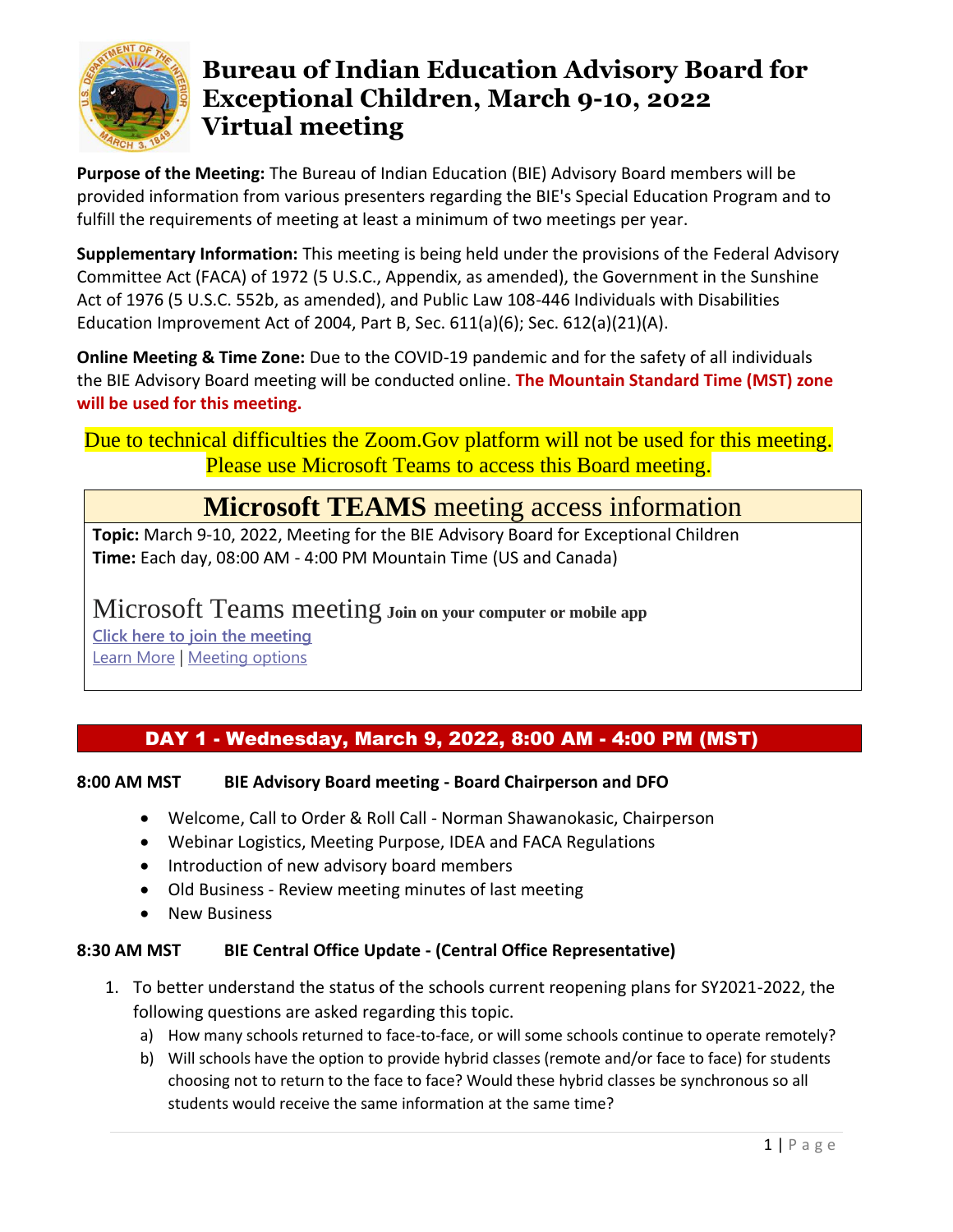

- c) Will students have 1-to-1 technology and curriculum to match if schools are required to move from face to face to distance learning because of a surge in cases?
- 2. This question was asked during the July 28-29, 2021 Board meeting. Provide input related to higher education (SIPI, Haskell, and tribal colleges) - How many of these schools offer training & degrees in special education and/or related services? How are these schools partnering with BIE funded schools in on-going professional development, recruitment of potential students in special education, and support of transition services for students with disabilities?
- 3. Do you have any questions about the 2021 annual reports? Any ideas? What are your thoughts?
- 4. What is the BIE's plan to work towards making progress regarding the recommendations within the 2021 Annual Report?

9:30 AM Board Reflection – the Board will discuss/comment on the presenter's report.

**10:00 AM Break** (15 minutes)

**10:15 AM Public Commenting Session -** (15 minutes) - join by webinar or dial in using your phone. Use the online meeting access information is found on page 1 of this agenda.

### **10:30 AM BIE Office of Sovereignty in Indian Education - Mr. Spike Bighorn, Program Manager**

- 1. How has the implementation of the TED grant project benefitted the overall system of education for students and families on reservations who received the TED grants (e.g., changes to tribal education Code, expanded authority, enhanced support of federally supported programs and services, etc.), and more specifically the provision of special education services?
- 2. What are the most significant challenges encountered in the implementation of the TED grants for students with disabilities and how will these challenges be addressed?
- 3. What do you see as the role and responsibility of the BIE in supporting the effectiveness and positive outcomes of your TED grant priorities?
- 4. What recommendations can you provide to assist tribes who are committed to exercising greater authority and autonomy for the education of Indian children on Indian lands and addressing the provision of special education services?

# 11:30 AM Board Reflection – the Board will discuss/comment on the presenter's report.

### **12:00 PM Lunch (1 hour)**

**1:00 PM Public Commenting Session -** (15 minutes) - join by webinar or dial in using your phone. Use the online meeting access information is found on page 1 of this agenda.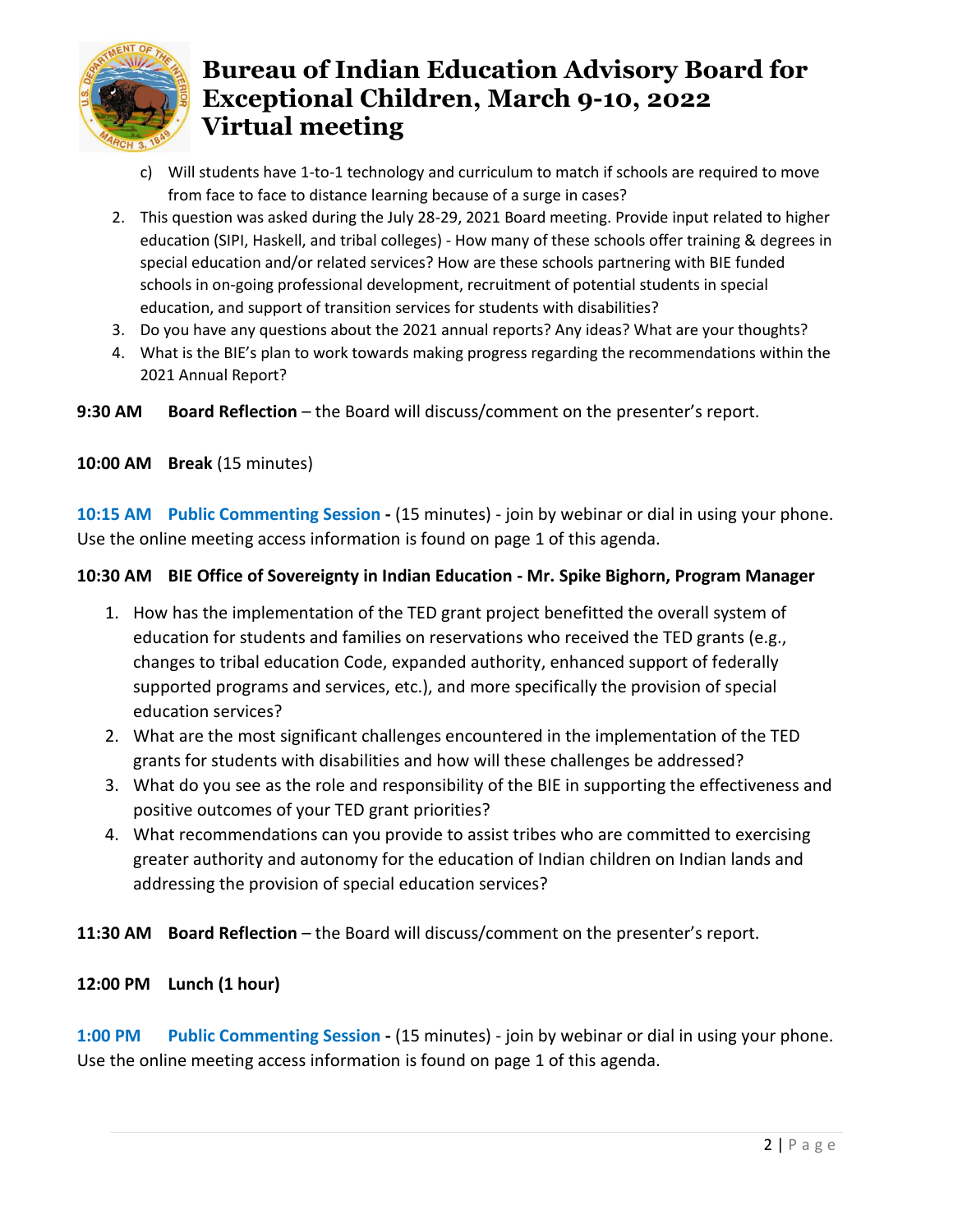

### **1:15 - 3:30 PM BIE Special Education Program - Dr. Eugene Thompson, Supv. Educ. Specialist**

- 1. **Present the preliminary FFY2020-2025 State Performance Plan/Annual Performance Report (SPP/APR) indicator data to the Board as stakeholders.** Each state, including the BIE, develops a SPP/APR that evaluates the state's efforts to implement the requirements and purposes of the IDEA and describes how the state will improve its implementation. SPP/APRs include indicators that measure child and family outcomes and other indicators that measure compliance with the requirements of IDEA. A state is required to submit a SPP at least every six years. For each year, states must report against the targets in its SPP in an annual performance report. Stakeholder involvement is a crucial role in reviewing data and providing input on decisions to establish targets.
- 2. Provide any other comments, recommendations, ideas topics the Board should be aware of.
- **2:30 PM Break** (15 minutes)
- **3:30 PM Board Reflection**  the Board will discuss/comment on the presenter's report.
- **4:00 PM Recess**

# DAY 2 - Thursday, March 10, 2022, 8:00 AM - 4:00 PM (MST)

#### **8:00 AM BIE Advisory Board meeting - Board Chairperson and DFO**

- Welcome, Call to Order & Roll Call Norman Shawanokasic, Chairperson
- Webinar Logistics, Meeting Purpose, IDEA and FACA Regulations
- Old Business
- New Business

#### **8:30 AM BIE Special Education Program – Dr. Eugene Thompson, Supv. Education Specialist**

- 1. Coordination of Services Plan review the current plan, purpose of the plan, if revisions have occurred provide an update.
- 2. Do you have any questions about the 2021 annual reports? Any ideas? What are your thoughts?
- **9:30 AM Board Reflection**  the Board will discuss/comment on the presenter's report.

#### **10:00 AM Break** (15 minutes)